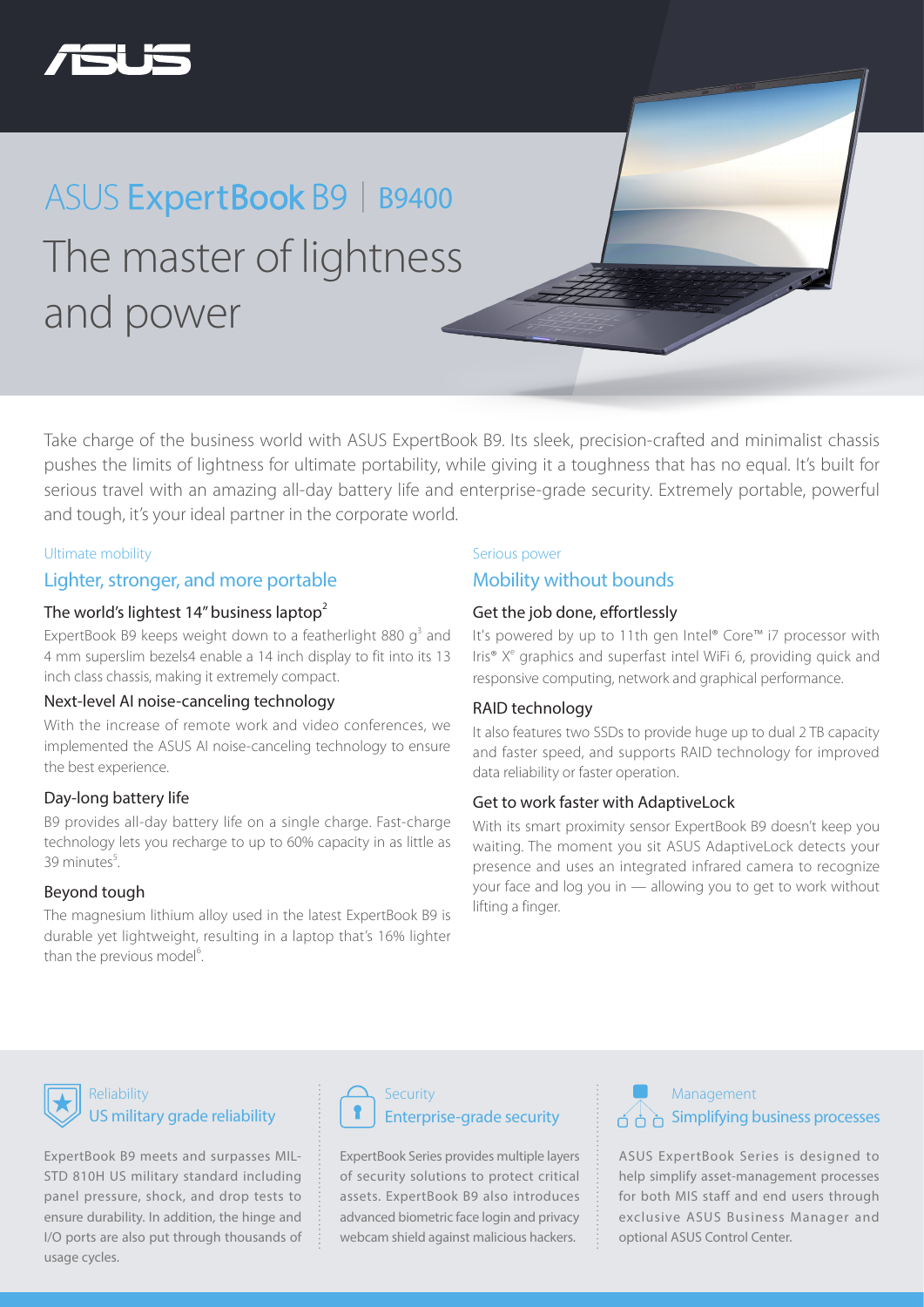Smart proximity sensor detects your presence and uses an integrated infrared camera recognize your face

Robust hinged torture-tested with 50,000 open/close cycles



LED-illuminated numeric keypad<sup>7</sup>





Comprehensive IO ports for diverse business use

Precision-crafted chassis finished in elegantly star black, creating a truly professional impression wherever you go



1. All specifications are subject to change without notice. Please check with your supplier for exact offers. Products may not be available in all markets.

2. As of Aug 1, 2020. Based on internal ASUS market analysis comparing the size of ExpertBook B9 to competitor products. Actual weight may vary by specs.

3. Weight may vary according to configuration.

4. The stated width of the side bezel is the distance between the edge of the non-active screen display area and the inside edge of the case.

# SPECIFICATIONS | B9400CEA

5. Recharges the battery up to 60% within 39 minutes when the system is off or in standby mode. Power adapter with a minimum capacity of 66 watts is required. After charging has reached 60% capacity, charging will return to normal. Charging time may vary +/-10% due to System tolerance.

6. Unless otherwise stated, materials claims are based on theoretical performance. Actual figures may vary in real-world situations.

7. Please note that all versions of NumberPad only work with the Microsoft Windows operating system.

| <b>Model</b>                          | <b>ASUS ExpertBook B9400CEA</b>                                                                                                                                                                                                                                     |
|---------------------------------------|---------------------------------------------------------------------------------------------------------------------------------------------------------------------------------------------------------------------------------------------------------------------|
| <b>CPU</b>                            | Intel® Core™ i7-1165G7 processor<br>Intel® Core™ i5-1135G7 processor                                                                                                                                                                                                |
| <b>Operating System</b>               | Windows 10 Pro(ASUS recommends Windows 10 Pro)<br>Windows 10 Home                                                                                                                                                                                                   |
| <b>On Board Memory</b>                | LPDDR4x 8 GB / 16 GB / 32 GB 4266MHz on board (dual channel support)                                                                                                                                                                                                |
| <b>Memory Slot</b>                    | 1                                                                                                                                                                                                                                                                   |
| <b>Memory Max.</b>                    | up to LDDR4x 32 GB (4266 MHz)                                                                                                                                                                                                                                       |
| <b>Storage</b>                        | Dual M.2 NVMe PCle <sup>®</sup> 3.0 x4<br>512 GB / 1 TB / 2 TB SSD (up to dual 2 TB)<br>Support RAID 0, RAID 1                                                                                                                                                      |
| <b>EMMC/ISSD</b>                      | N/A                                                                                                                                                                                                                                                                 |
| <b>Display</b>                        | 14" LED-backlit, IPS Full HD (1920 x 1080), 16:9 aspect, anti-glare screen, 400 nits brightness display<br>4mm-thin bezel with 94% screen-to-body ratio                                                                                                             |
| <b>Touch Panel</b>                    | N/A                                                                                                                                                                                                                                                                 |
| <b>External video</b><br>display mode | <b>HDMI 1.4</b>                                                                                                                                                                                                                                                     |
| <b>Discrete GPU</b>                   | N/A                                                                                                                                                                                                                                                                 |
| <b>Integrate GPU</b>                  | Intel <sup>®</sup> Iris <sup>®</sup> X <sup>e</sup> graphics                                                                                                                                                                                                        |
| Video Camera                          | 720p HD Camera with microphone ; IR camera                                                                                                                                                                                                                          |
| Fingerprint                           | Yes                                                                                                                                                                                                                                                                 |
| <b>Wireless</b>                       | WiFi 6 (802.11ax) + Bluetooth $\degree$ 5.0 (Dual band) 2x2                                                                                                                                                                                                         |
| <b>LAN</b>                            | 10/100/1000 Mbps                                                                                                                                                                                                                                                    |
| <b>Card Reader</b>                    | N/A                                                                                                                                                                                                                                                                 |
| <b>Interface</b>                      | 2 x Thunderbolt™ 4 USB-C® (up to 40Gbps, DisplayPort and power delivery support) / 1 x USB 3.2 Gen 2 Type-A<br>1 x HDMI out / 1 x micro HDMI for LAN insert / 1 x Kensington® lock slot<br>1 x Headphone-out & Audio-in Combo Jack                                  |
| Audio                                 | Al noise-canceling technology, Quad 360° far-field microphones<br>Certified by Harman Kardon, 2 integrated stereo speakers<br>Array microphone with Cortana and Alexa voice-recognition support                                                                     |
| Weight                                | 0.880 kg (1.94 pounds) with 33 W battery / 1.005 kg (2.22 pounds) with 66 W battery                                                                                                                                                                                 |
| <b>Dimension</b>                      | 32.0 (W) x 20.3 (H) x 1.49 (D) cm                                                                                                                                                                                                                                   |
| <b>AC</b> adapter                     | 65W AC Adapter, Plug Type: USB Type-C<br>(Output: 20V DC, 3.25A, 65W / Input: 100-240V AC, 50/60Hz universal)                                                                                                                                                       |
| <b>Battery</b>                        | 66Wh, 4-cell lithium-polymer battery / 33Wh, 2-cell lithium-polymer battery                                                                                                                                                                                         |
| <b>Keyboard type</b>                  | Full-size, backlit, spill-resistant, with 1.5mm key travel<br>Fingerprint sensor with Windows Hello support                                                                                                                                                         |
| Security                              | TPM 2.0 (Optional) / Windows Hello with facial recognition software (requires IR Camera)<br>Proximity sensor / Fingerprint reader / Webcam Shield / Kensington lock slot<br>ASUS Business Manager with secure drive setting and lock control to USB storage devices |
| <b>Certification</b>                  | Energy star 7.0, EPEAT Gold, RoHS, FCC Compliance, BSMI, CCC, CB                                                                                                                                                                                                    |
| Warranty                              | 3-year limited International hardware warranty. * different by country                                                                                                                                                                                              |

A high-precision CNC-milling process Dual SSD with RAID 0 and RAID 1 to create tougher and stronger technologychassis



With ErgoLift hinge, the keyboard automatically tilts to the most comfortable typing positions